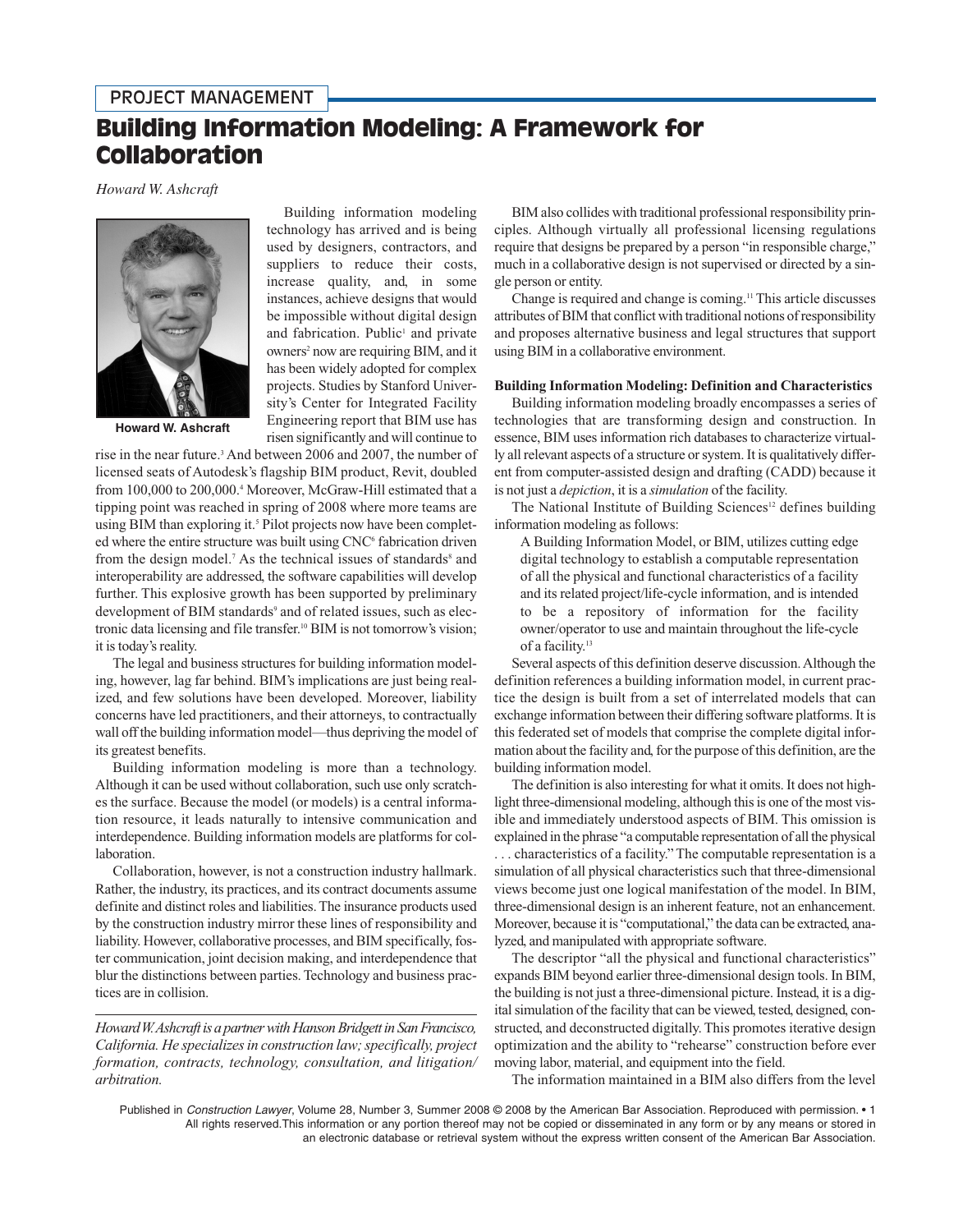and type of information maintained by traditional design tools. In traditional CAD, a wall or other elements are an assemblage of lines that, at most, define the geometric constraints of the wall. In BIM, the wall is an object<sup>14</sup> that contains a broad array of information in addition to physical dimensions. Rather than draw lines that describe dimensions of a design, designers organize intelligent objects into a design. Figure 1 is a screen shot from Revit Architecture 2008 showing element properties of a wall type (Exterior: CMU Insulated in this example), as well as values for the specific instance in the design.

In addition to containing detailed information about the element, the building information model contains information about how the element relates to the design in general and to other objects. This parametric architecture allows the model to adjust to design changes without having to individually adjust every individual element.The CMU wall, in the prior example, "knows" that it is supposed to extend from the foundation up to Level 1. If either of those parameters is changed, the height of the wall will automatically adjust to match. This increases design efficiency and reduces the potential for errors.

Because the BIM is a "computable representation," every manifestation of the BIM is automatically current. For example, sections or elevations are just different manifestations of the BIM information. If you make a change in plan view (and, therefore, to the underlying BIM data), the elevation and section views that are built from the same BIM data will automatically reflect the changes. Without any further intervention, schedules, tables, and other related data reflect the updated information. This also increases design efficiency and makes it virtually impossible for drawings to be internally inconsistent.

In addition, the BIM contains data concerning the object attributes that can be extracted into schedules, tables, bills of materials, or other data that can be printed, evaluated, or sent to other programs for analysis. Again, because the information is based on the central model, and reflects the current design, the potential for error is reduced.

The definition continues by including, as information in the BIM, "and its related life-cycle information." This indicates that the BIM contains the functional information necessary to evaluate the operational facility and optimize its performance for efficiency, sustainability, or other criteria.

Finally, the definition states that the BIM is to be a "repository" of data for facility management. The BIM is meant to be a living document that owners can use to manage their facilities, as well as build them. BIM's potential for facility management perhaps is its most important role, but one that is just beginning to be explored.

## **How Is BIM Being Used?**

#### *Single Data Entry; Multiple Uses*

Traditional construction practices require the same information to be used multiple times by multiple organizations. Identical information is entered into different programs that provide specific solutions, such as structural analysis, code compliance, material quantities, or cost estimates. Every repetition is an opportunity for inconsistency and error. Moreover, even if information is digitally translated from one program to another, translation can alter or corrupt the data. Versioning can be a nightmare, even with compatible programs. Drawing backgrounds is a recurring example of this problem. The architect's consultants need to upload and maintain the basic design

backgrounds they receive from the architect. These backgrounds, however, will change asthe design develops and each party must take considerable care to ensure that each is working with the latest versions of the basic documents.The contractors and vendors must take the information provided by the designers, often in paper form, and enter it into their systems. As the design develops, changes in one party's documents must be transferred back to the others. Errors begin to creep into the documents because updates are incompletely or incorrectly entered, and work can be wasted because parties are working from outdated information. Figure 2 shows an example of structural design information in the Revit structural design model and in ETABS, a structural analysis program.

By consolidating information into a unified data source, the likelihood of data entry, translation, or versioning errorsis greatly decreased.

#### *Design Efficiency*

Although the greatest efficiencies are obtained when BIM is used collaboratively, BIM design can aid a traditional design process. BIM software can reduce the cost of preparing 2D drawings in a conventional project, especially when designs are changing rapidly. <sup>15</sup> For example, in Revit®, any change in plan view automatically updates any section affected by the change. In Tekla Structures, changes in dimension or geometry automatically update details and related features. Moreover, using data-rich elements instead of drawn objects accelerates creation of contract drawings.

# *Consistent Design Bases*

BIM modeling ensures that all parties working from the model share the same base. Under current practice, not all participants may be operating directly from the model. However, if the participants are using software that is compatible with the model, the base information can be moved, imported, or exported from the model. Moreover, periodic imports into 3D visualization software, such as NavisWorks's Jetstream®, quickly expose inconsistencies.

#### *3D Modeling and Conflict Resolution*

The BIM model can render the design in three dimensions and does not require separate software to explore the model visually. This allows better exploration of space, visualization of light studies, and improved communication and understanding of design concepts within the team and with project stakeholders.

## *Conflict Identification and Resolution*

On complex projects, conflict identification and resolution is an extraordinarily expensive and difficult task. In many instances, designers do not have the time or budget to fully explore and resolve conflict issues. In other instances, full coordination cannot be accomplished during the design phase because the contractor later will design key systems, such as HVAC or life safety equipment, that are not reflected in the design drawings. Even in a complete design-bidbuild project, construction details and layouts may require information regarding the actual equipment that will be installed.

This information deficit typically is addressed by warning the contractor that the design is "diagrammatic" and that coordination will be required. Traditionally, the contractor coordinates physical drawings of different systems by overlaying them on light tables to determine if the various systems actually can be constructed in the allowed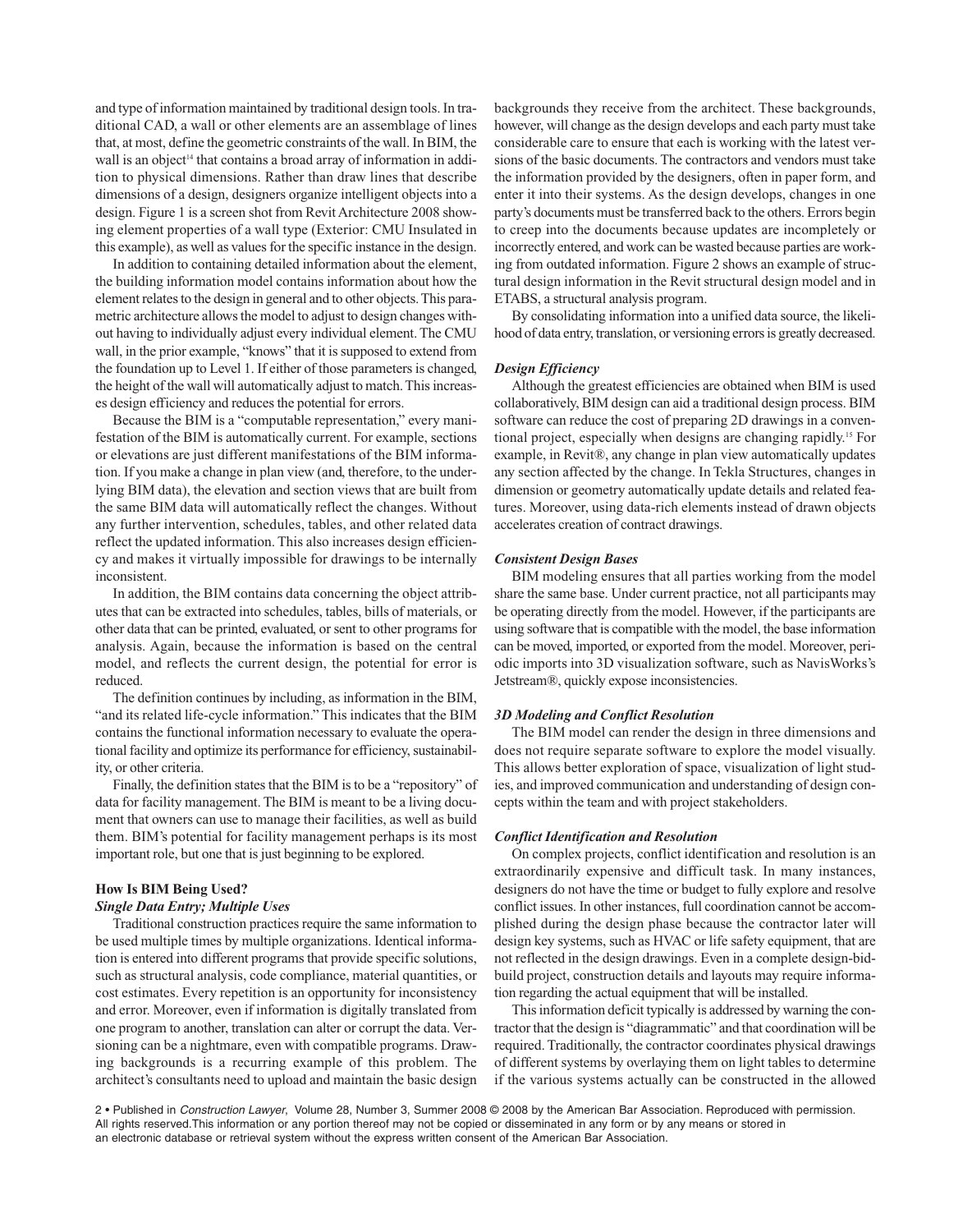space. Alternatively, drawings for each discipline are merged and printed as color-coded composite drawings. Conflicts that are identified are brought to the designer's attention through the request for information process, where solutions can be developed and clarifications issued. Light table resolution, however, is inherently a twodimensional process applied to a three-dimensional problem. It is notoriously difficult and fraught with error, and thus conflicts are a primary source of contractor claims.

Building information modeling greatly reduces conflict issues by integrating all the key systems into the model. Design BIM systems can detect internal conflicts, and model viewing systems such as Navis-Works® can detect and highlight conflicts between the models and other information imported into the viewer.The solution can then be checked to ensure that it resolves the problem and to determine if it creates other, unintended, consequences. <sup>16</sup> In a complex project, the savings derived from coordination can completely offset the model's cost.

# *Take-offs and Estimating*

The model contains information, or can link to information, necessary to generate bills of materials, size and area estimates, productivity, materials cost, and related estimating information. It avoids the processing of material take-offs manually, thus reducing error and misunderstanding. Moreover, the linked cost information evolves in step with the design changes.The estimating advantages are so significant that some contractors will create models on 2D-designed projects to use the model's estimating capabilities.

## *Shop and Fabrication Drawing*

In some instances, the models can provide construction details and fabrication information.This reduces costs by reducing the detailing effort and increasesfabrication accuracy.In addition, because conflicts are resolved through themodel, there is greater confidence that prefabricated material will fit when deli**v**ered. This allows more construction work to be performed offsite in optimal factory conditions. Subcontractors in the steel and MEP trades regularly use models to fabricate their products.

#### *Visualization ofAlternative Solutions and Options*

Because it is inherently a 3D process, models are excellent methods for evaluating alternative approaches. Moreover, the ability to evaluate how changes affect key attributes, such as energy use, enhances the model's usefulness as a thinking tool. However, the software interface can interfere with the creative process. In a study of one system, users noted that it was not "sketchy," and therefore impeded the initial creative process. <sup>17</sup> This may lead to using freeform design tools initially, with the results being loaded into the BIM system for refinement. 18

# *Energy Optimization*

Building information modeling systems such as Autodesk's® Revit® can provide information for energy analysis.They can be used to evaluate lighting design and options, and, in conjunction with their material take-off capabilities, they can generate documentation necessary for LEED<sup>™</sup> certification.<sup>19</sup>

#### *Constructability Reviews and 4D Simulations*

Using the model, the contractor can visualize the entire structure, gaining a greater understanding of the challenges involved in its construction. By integrating 4D capabilities, the contractor also can simulate the construction process, which significantly increases the contractor's ability to evaluate and optimize the construction sequence. The interaction between scheduling software and the model also can be used to evaluate construction delays and errors.

#### *Reduced Fabrication Costs and Errors*

The ability to use information in the model to directly create fabrication drawings avoids a problematic and difficult step in the construction process. In a traditional workflow, the fabricators must review the plans and specifications, prepare fabrication drawings, compare them to other fabrication and design drawings, have them reviewed by the design team, and eventually release the drawings for fabrication. Errors can occur at any stage. By using the data in the model, dimensional errors, conflicts, and integration errors can be avoided orsignificantly reduced. In addition, the model can be updated with as-built information, allowing accurate fabrication of custom components, such as building facades.

#### *Facilities Management*

If the model is properly maintained during construction, it becomes a tool that can be used by the owner to manage and operate the structure or facility. Modifications and upgrades can be evaluated for cost-effectiveness. Data contained in the model can be used for managing remodeling, additions, and maintenance.

#### *Functional Simulations*

The 3D and conflict-checking mechanisms can be used to simulate and evaluate emergency response and evacuation. For example, NavisWorks® was used at the Letterman Digital Arts Center to assure that fire response vehicles could navigate the parking structures.<sup>20</sup>

Building information modeling is the most powerful tool yet conceived for integrating design, construction, and management of facilities. It allows designers to explore alternative concepts and iteratively optimize their designs.Contractors can use the model to rehearse construction, prepare cost data, coordinate drawings, and prepare shop and fabrication drawings. Owners can use the data to manage maintenance and facility renovation.Together, the parties can use building information modeling as a basis for collaboration.

#### **Commercial Barriers to Building Information Modeling**

Despite BIM's advantages, its adoption faces significant barriers. Discussions of BIM generally focus on the technology. Although this is a fascinating subject, the key question is how BIM alters current commercial models. Rather than view BIM as a technology, it should be analyzed as a project delivery method, with new risks, rewards, and relationships. Unfortunately, new business models have not yet surfaced and early adopters are left attempting to integrate the new technologies into conventional practices.<sup>21</sup>

#### *Immediate Benefits Do NotAccrue to the KeyAdopter (Designer)*

The benefits an owner accrues from BIM are seen easily. Using a flexible model allows design optimization, fewer construction errors, fewer design coordination issues, and, thus, fewer claims.The owner also can use the model for management and operation of the facility. Contractors also benefit through less coordination and engineering effort and reduced fabrication costs. Quality is increased, cost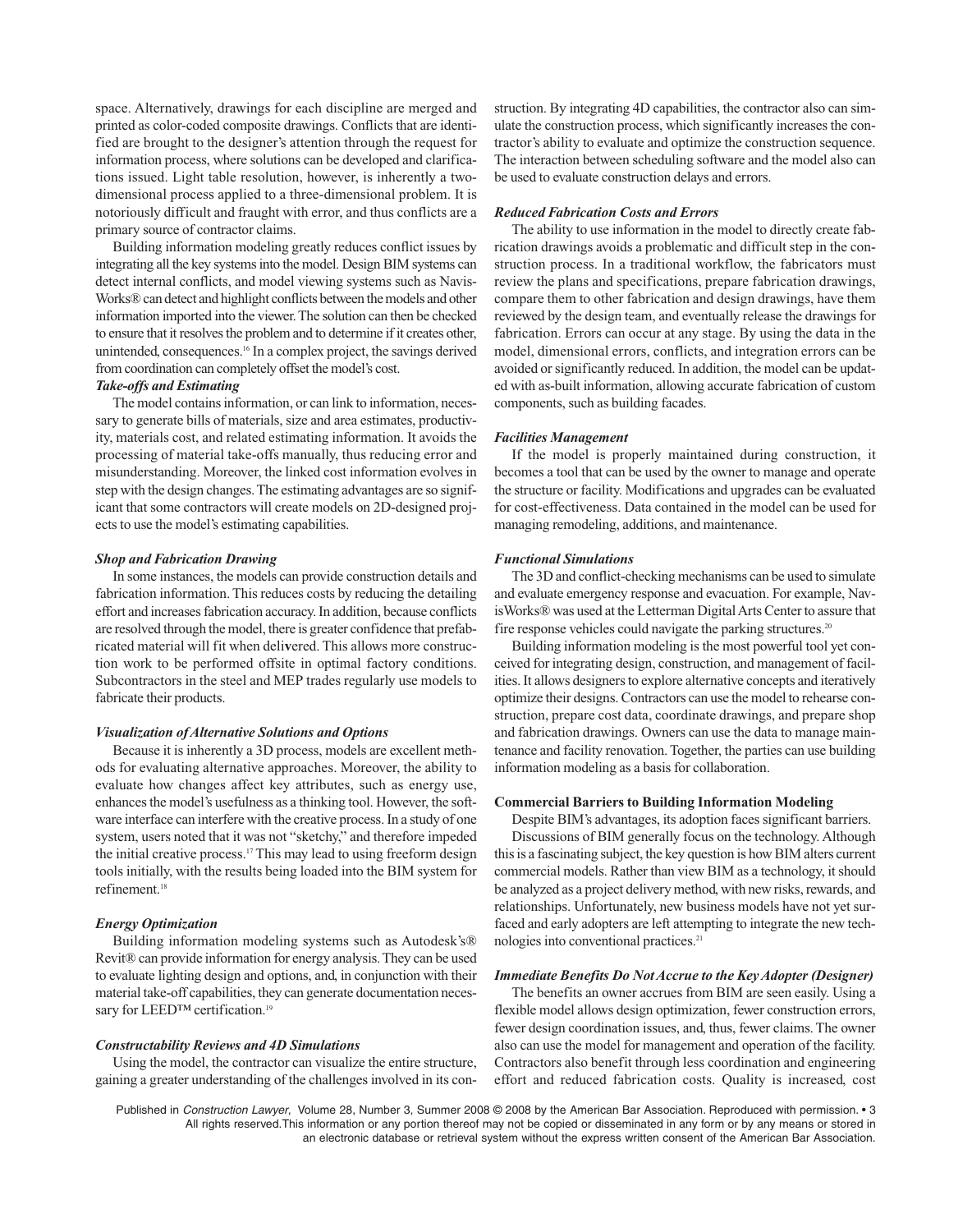decreased, and delivery times shortened.

For designers, however, BIM's economic benefits are less apparent. Properly implemented, BIM design systems do increase efficiency by reducing duplicative and potentially inconsistent data entry. Multiple use of consistent data and the ability to quickly explore design alternatives also promote efficiency and improved quality. However, unless the designer shares in the economic benefits, the owner, not the designer, reaps the immediate rewards. Yet it is the designer, not the owner, who must adopt and invest in the new technology.

The asymmetrical rewards of BIM are a significant practical obstacle because design professionals are the linchpins of BIM. Design professionals must adopt the technology, install the software, train their employees, and champion BIM's use. They need to restructure their workflows and reinvent the design process.Ifthey do notshare in the economic benefits, designers will have little incentive to adopt BIM processes. In fact, because BIM can increase the designer's potential liability, there is a significant disincentive to adopting BIM. This concern is echoed in comments from the American Institute of Architects' Technology Advisory Group, which stated in a recent monograph:

We fear there will be a tendency, driven by valid concerns about liability and insurability, to prevent such use of the architect's design data. We believe this is the wrong answer and would jeopardize the future of architectural practice as we know it. If the architecture firm is not willing to deliver the potential value of the digital building model, the owner will seek delivery methods, probably contractor-led, that will deliver that value. The role of the architect will be diminished.

We believe, rather, that the architecture firms'role and compensation should be enhanced by these technology developments. Obstacles to a free flow of data among the project participants should be overcome so that the architecture firm can deliver the full value of its work to the client and be rewarded commensurately. 22

Although designers should logically benefit from BIM, new business models have developed slowly.The Australian alliance model is promising because it allocates risks and rewards among all parties. In the United States, however, few projects are operating under new paradigms.

## *Absence of Standard BIM Contract Documents*

Lack of standard contract documents also hinders development of BIM. Standard contract documents perform four key functions. First, they validate a business model by providing a recommended framework for practice. As noted above, a consensus business model for BIM has not emerged. Second, standard documents establish a consensus allocation of risks and an integrated relationship between the risks assumed, compensation, dispute resolution, and insurance. Custom agreements, unless crafted by seasoned practitioners, often are unbalanced and overlook key issues. Third, standard documents reduce the effort involved in documenting the roles and responsibilities on a project. Designers want to design structures, not structure contracts. Finally, crafting custom documents increases the transaction costs, and thus reduces the profitability of every transaction. Unfortunately, the current standard contract documents are just beginning to address BIM use.

For example, regarding electronic information transfer, the AIA contract language consists of the following:

1.3.2.4 Prior to the Architect providing to the Owner any Instruments of Service in electronic form or the Owner providing to the Architect any electronic data for incorporation into the Instruments of Service, the Owner and the Architect shall by separate written agreement set forth the specific conditions governing the format of such Instruments of Service or electronic data, including any special limitations or licenses not otherwise provided in this Agreement.<sup>23</sup>

After many years, theAIA introduced the "separate written agreements" envisioned by the 1997 documents, the Digital Data Licensing Agreement<sup>24</sup> and the Digital Data Protocol Exhibit.<sup>25</sup> These documents reflect a major shift from using transfer documents to encapsulate liability to a more open and balanced approach.<sup>26</sup> They do not, however, attempt to address BIM's many legal implications, and AIA Document A201-1997, General Conditions of the Contract for Construction, does not discuss electronic documents, except to state that electronic documents provided by the architect are "instruments of service."<sup>27</sup> The Associated General Contractors also will address this area and it is expected that, by the summer of 2008, theAGC will have released its Building Information Modeling Addendum. However, the current drafts do not pretend they are full-fledged BIM contract documents. <sup>28</sup> The contract committees rightly believe that business practices must evolve further before contracts can be drafted to document the BIM process. 29

#### **Legal Concerns Inherent with BIM**

The legal issues associated with BIM arise either from the technology itself or from the way the technology is used. BIM can be used solely to produce better-quality design documents without any intent to share information or to use the more extensive functionality that BIM allows. Used in this limited fashion, BIM is simply CAD on steroids. However, BIM also can serve as a collaborative framework. Used in this fashion, BIM serves as a catalyst to change the relationships between the parties and eventually the fabric of their agreements. Collaboration through BIM is a profound change that creates great opportunities, but it also creates new issues that need to be addressed and resolved.

#### *Data Translation/Interoperability*

As noted previously, there rarely will be a single BIM on a complex project. The architect may have its design model, the structural engineer its analysis model, the contractor its construction model, and the fabricator its shop drawing or fabrication model. In theory, these models will communicate seamlessly. However, under current technology, this is an aspiration, not a reality.

In current practice, there are differences in capability between BIM software. Information must be translated or must fit into the standards for IFC classes.Translators may not transfer all information from one model to another. In addition, some translators cannot "round trip," i.e., move data from one platform to another and then return it to the original platform after it has been modified or augmented. IFC classes do not exist for all data types, and there can be data loss if the host application supports functionality not modeled in the IFC class. The net result is that differences can be created during translation that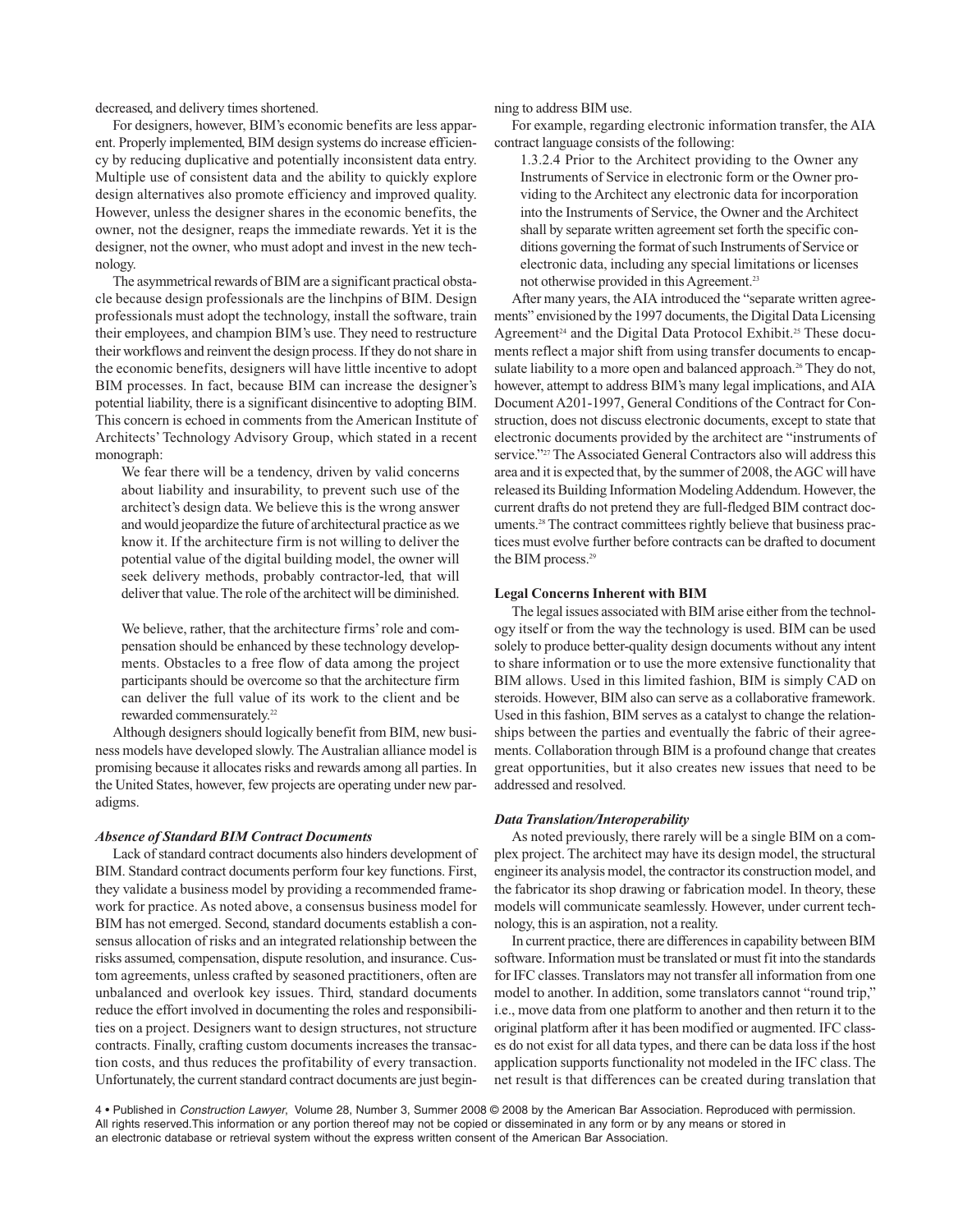cause model inconsistencies and errors.

Software is not perfect, and residual flaws will remain despite strenuous debugging. Luckily, these bugs are most often annoying, but not harmful. Sometimes, however, that is not the case. In *M. A. Mortenson Co., Inc. v.Timberline Software Corp.*, <sup>30</sup> a contractor's bid was \$1,950,000 too low because of a software error. In affirming the software vendor's motion for summary judgment, the Washington Supreme Court held that the software warranty contained in the instruction manual was incorporated into the purchase contract and that its limitation to the purchase price was valid and not unconscionable.<sup>31</sup> Thus, if errors in BIM software cause economic loss to the user, the injured party has no realistic remedy. However, the user's liability to other parties is not similarly limited, causing a liability gap if the errors cause deficiencies in plans or other deliverables.

#### *Data Misuse*

Models can be created for several uses. However, a perfectly adequate model may cause difficulties if used for a different purpose than intended. Currency, adequacy, and tolerances are three issues that need to be addressed when information in one model is used for another.

It seems obvious to state that a model needs to be up-to-date. Still, a structural analysismodelmay not need to be absolutely synchronized with the architectural model to determine whether a structure is sound. However, the structural fabrication model that can be derived from the structural model must be synchronized with the architectural model or dimensional conflicts will exist. Similarly, the detail required in a model depends upon its intended use. The end user of information must understand what information the offered model contains—and does not contain. Finally, even if the model is current and adequate, the tolerances required may differ between disciplines. The tolerances assumed for structural steel, for example, may differ from the tolerances assumed by a window wall manufacturer. If the tolerances are different, the window wall may not fit when the structural steel is attached. In addition, when performing conflict checking, the models may need to include space around modeled elements to accommodate tolerances or additional material, such as fireproofing.

## *Intellectual Property*

Many of the intellectual property issues are similar to those that existed before BIM. However, they are amplified by the amount of information contained in the BIM and its ease of transfer.

At the most fundamental level, who owns the information in the BIM? If the BIM is a collaborative work, then ownership may not be vested in a single party. If ownership issues are significant, they should be determined by contract. If information is confidential, then care must be taken to limit the distribution of information and have appropriate confidentiality agreements. Confidentiality issues can arise subtly when the embedded information is confidential, although the overall design is not inherently confidential. The upshot is that who owns the model, who owns information in the model, and who has access to the model all should be considered when the BIM procedures are developed.

# *Loss of Data*

Building information models, like all digital data, are susceptible to data loss.If a party is hosting the information, it must take adequate

steps to protect, and insure, against data loss or face possible liability for the ensuing losses.

## *Legal Status of the Model*

Appendix A to the American Institute of Steel Construction's Manual of Practice states that the model is the contract document. Although this may be appropriate for steel fabricators and erectors, it is not yet appropriate in all contexts.

As noted previously, current practice uses a series of interlocking BIMs to communicate the design and construction intent for a project. In many instances, the complete design is only visualized when imported into a viewing program such as NavisWorks JetStream. Moreover, most BIMs do not contain all of the construction details required for a project.Thus, the contract documents will include some 2D information that is added to the information in the BIM. Finally, many permitting agencies are not yet ready to review digital information and require traditional submissions. Then there is the pesky problem of how to stamp the BIM. In practice, these issues are currently resolved by using a printed submission as the contract document, even if the communication flow has been digital.

If the BIM is not the contract document, what is its legal status? There are several options being followed. The first is that it is a "cocontract document" that is used between the parties but is not submitted to permitting agencies.In this case, the contracts need to state how inconsistencies will be handled. Another option is to use the BIM as an "inferential document." Under this option, the BIM provides visualization of the design intent inferable from the contract documents. Finally, the BIM can be used as an "accommodation document" that can be used, but not relied upon, by the recipients.This last approach is similar to the CAD transfer liability waivers that designers use when providing CAD documents to contractors. However, limiting reliance undermines the BIM's utility.

#### *Standard of Care*

When CAD was introduced, it was viewed as a tool for very large companies and very large projects. Now it isthe standard, and, within a few years, BIM will be standard. This will change the standard of care with regard to design, especially in complex projects. Physical conflicts are an obvious example.If we can avoid virtually all conflicts by using a detailed model, we can expect the standard to say that we should. Resolving conflicts in the field or through postdesign coordination drawings will not be acceptable.

## *Design Delegation*

Design delegation creates issues with licensing and responsible charge. BIM designs, especially when based on object technologies, can contain embedded information provided by manufacturers and subcontractors. In addition, some BIM software can react to changes in the model. Structural design software, for example, can change details in response to changes in the design. In neither of these cases will the architect or engineer of record have created the information or probably have checked the information before it is incorporated in the model.

A recent case decided in a different context highlights the licensing issue. In *Frankfort Digital Servs. v. Kistler*, <sup>32</sup> an individual used bankruptcy software to prepare his Chapter 7 bankruptcy. The software, which was not designed by a lawyer, was an "expert system" that pro-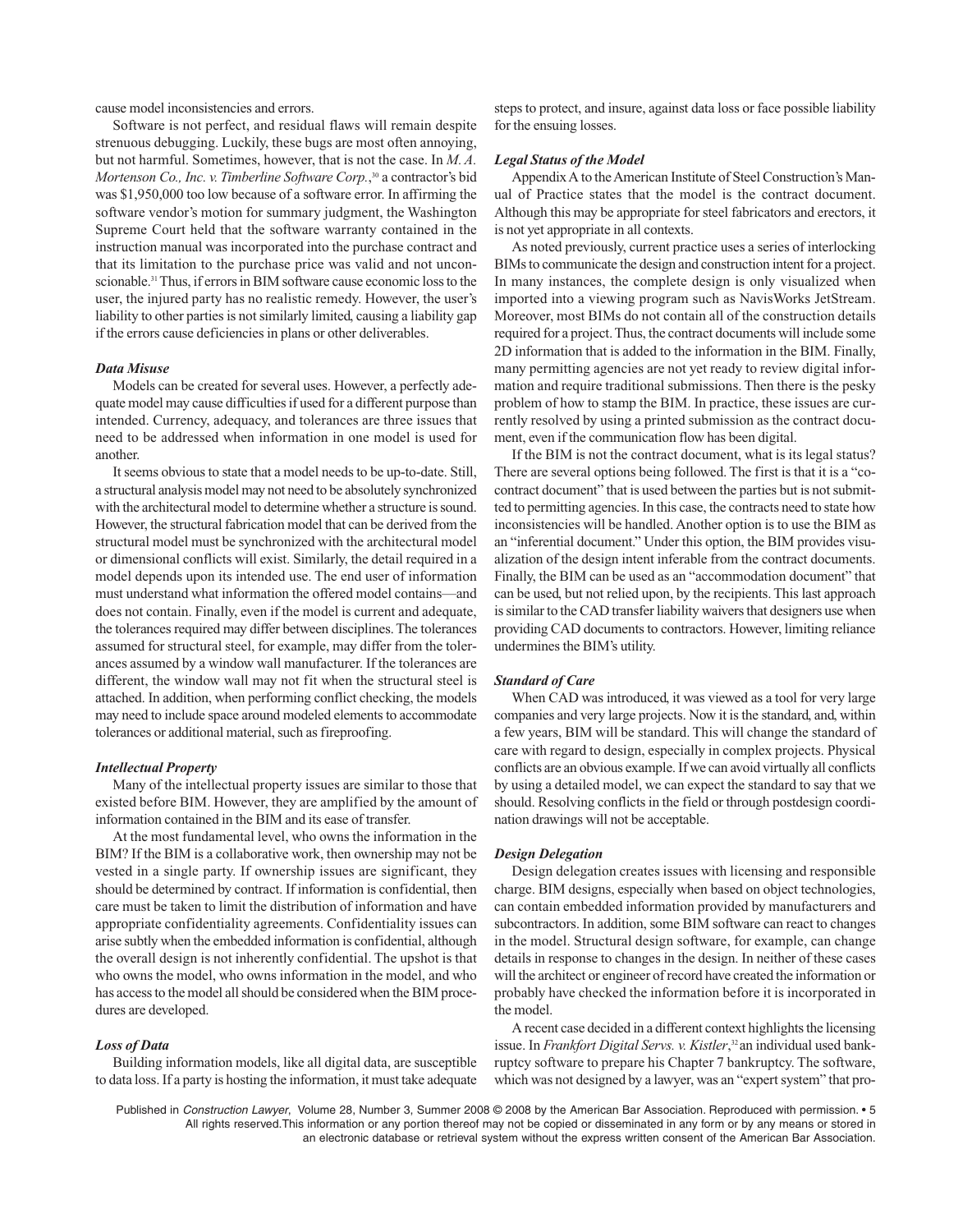vided advice about filing options and "knew the law" as respects various jurisdictions. A series of adversary proceedings were initiated against the software provider, and using California law, the Ninth Circuit held:

Frankfort's system touted its offering of legal advice and projected an aura of expertise concerning bankruptcy petitions; and, in that context, it offered personalized—albeit automated—counsel. Cf. Landlords Prof'l Servs., 215 Cal. App. 3d at 1609. We find that because this was the conduct of a nonattorney, it constituted the unauthorized practice of law. 33

Design and detailing software also "knows" about the construction regulations, such as building codes. Moreover, they contain the specialized knowledge of engineering principlesthat is beyond the ken of laymen. From a legal perspective, there is little difference between Frankfort's bankruptcy software and advanced BIM tools.

There is a difference in use, however. In most instances, BIM design software is used by licensed professionals, rather than a lay individual, as in *Frankfort*. But this only raises a new issue. In virtually all jurisdictions, the design professionals of record must be in "responsible charge" of the design. <sup>34</sup> Responsible charge is generally met by either performing the work or having the work performed under the architect's or engineer's supervision. In this instance, however, work performed automatically by the software has clearly not been supervised by the architect or engineer of record. Moreover, the software or embedded object is probably *not* prepared by an appropriately licensed professional. Thus, design work provided by a subcontractor and embedded in the BIM may, or may not, have been prepared by a licensed professional.

Architecture and engineering practice will continue to evolve and use increasingly powerful design tools. However, as the above discussion demonstrates, the legal and regulatory structures have not adjusted to this change in practice.

#### *Information Ownership and Preservation*

A dynamic model creates challenging issues regarding ownership and preservation. The model is immensely valuable, but can be fragile. Computer software is susceptible to power interruptions, viruses, and physical damage. Although these dangers can be reduced by appropriate backup strategies, there are risks involved with hosting data, and even small data losses can require significant effort to recover or replace. If a failure occurs, what insurance, if any, will respond to the economic losses? A design firm can purchase "valuable papers" coverage that provides catastrophic loss protection, but this will not necessarily cover losses to other collaborative users. Coverage under the designer's professional liability policy is problematic<sup>35</sup> and the designer's commercial general liability policy will not respond to purely economic losses.The difficulty in characterizing and insuring against this type of loss underscores the necessity of comprehensive risk allocation and waivers among all model users.

Data preservation can be challenging as well. We have recently seen extraordinary judgments and sanctions levied against corporations that did not appropriately preserve relevant electronic evidence. The duty to preserve evidence arises when litigation can be reasonably anticipated. <sup>36</sup> On a construction project, however, claims are a normal aspect of project closeout, with only *some* claims proceeding to litigation. Unfortunately, when they arise, claims that are eventually resolved by the parties look strikingly similar to claims that result in

litigation.After litigation commences, the likelihood of litigation will look "reasonably anticipatable" in hindsight.

Even assuming that the design professional could recognize *when* information needed to be preserved, it is unclear *how* that should be accomplished. An advantage of a dynamic model is that it can and does evolve. This inherently involves replacing information with newer information and overwriting or discarding the obsolete data. Although systems can track revisions, they may not be able to accurately roll back every change made to the system. Moreover, the model differs from traditional paper documents (or even electronic word processing files) in that there is no single paper representation of the model, and critical information is contained in the relationships between information.The model, and not its manifestations, needs to be preserved.

## **IssuesArising from How BIM Is Used—BIM as a Collaborative Framework**

Our legal systems are essentially individualistic, focusing on individual rights and responsibilities. We expend great effort to determine where the responsibility of one party ends and the responsibility of another begins. Many of the most fiercely fought battles in construction law focus on the dividing line between entities. <sup>37</sup> Privity of contract, the economic loss doctrine, means and methods, and third-party reliance are all issues where drawing lines between parties is essential to determining responsibility and liability. Insurance, because it tracks legal liability, is also focused on individual responsibilities.

In contrast, BIM is essentially collaborative. It is most effective when the key participants are jointly involved in developing and augmenting the central model. Although roles remain, the transitions between participants are less abrupt and less easily defined. Thus, there is a tension between the need to tightly define responsibilities and limit reliance on others and the need to promote collaboration and encourage reliance on information embedded in the model, regardless of how it was developed. BIM as a collaborative framework layers additional issues onto those inherent in the technology.

#### *RiskAllocation*

Using BIM substantially alters the relationships between parties and blends their roles and responsibilities. Our legal framework, however, assumes a less collaborative environment with a clearer delineation of responsibility.As we move forward with BIM projects, risks will need to be allocated rationally, based on the benefits a party will be receiving from BIM, the ability of the party to control the risks, and the ability to absorb the risks through insurance or other means. Several key risk allocation issues are discussed below.

#### *Standard of Care*

Design professional liability is almost always based on the standard of care.Tort liability is directly linked to the standard of care and contracts often reference it asthe liability standard. Because roles are changing, clearly defined standards will not exist.A key question will be the extent to which the design professional can rely upon information provided by other participants and, to some extent, by the software itself. Clearly, the design professional's agreement should explicitly permit reliance without detailed checking of the software or others' contributions, but the ability to rely on another's work may be limited by professional registration statutes and ethics.This may lead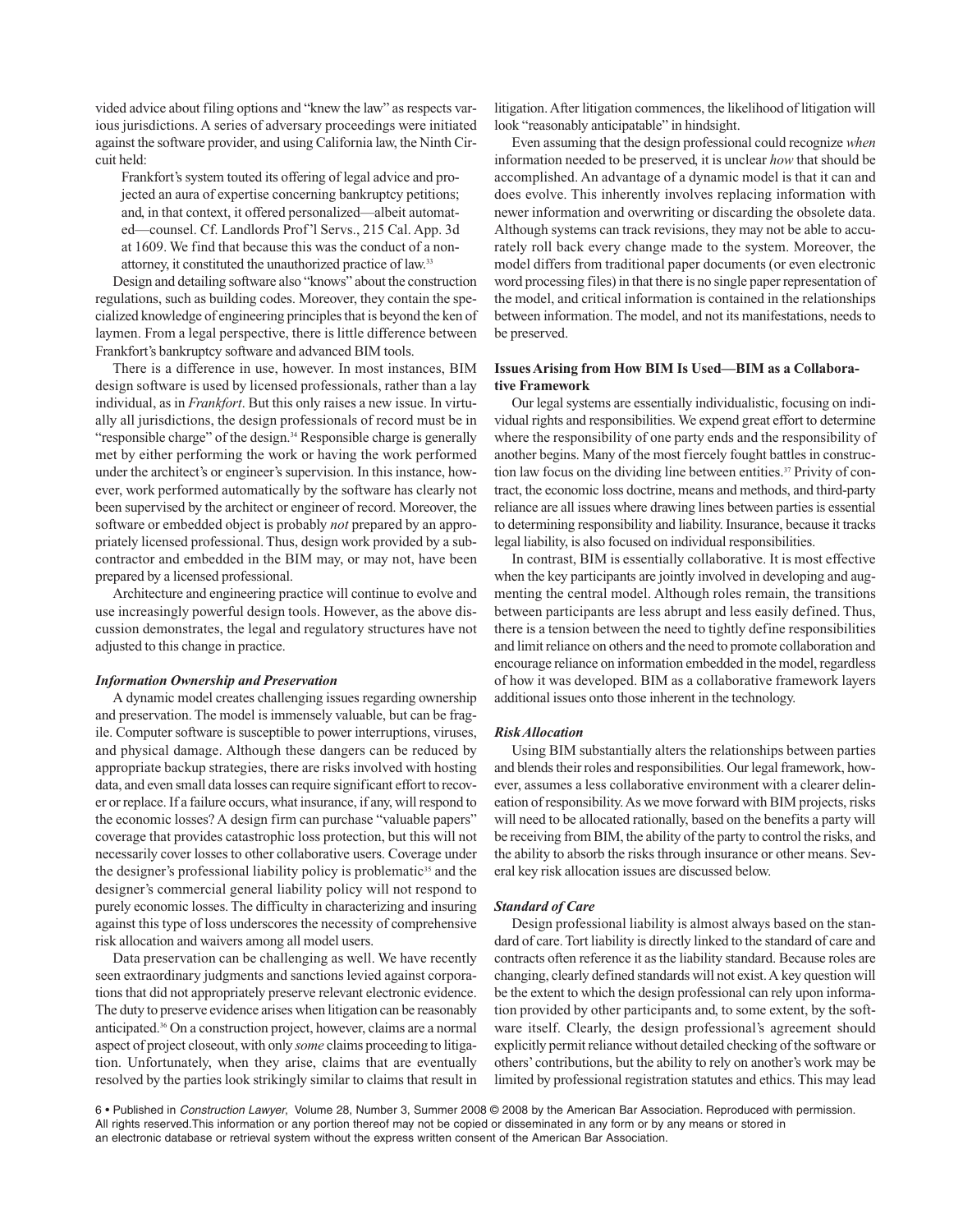to using risk transfer devices, such as limitations of liability or indemnity agreements, as methods to rebalance design professional liability.

## *Privity and Third-Party Reliance*

The extent to which third parties may rely upon a designer's work is hotly contested across the United States. Two defenses often interposed are that there is a lack of privity and that the designer's services are not for plaintiff's benefit. The efficacy of these defenses varies widely between jurisdictions. However, using a collaborative model lessens the likelihood that the defenses will be successful anywhere.

*Restatement (Second) of Torts* section 552 sets the requirements for a negligent misrepresentation claim.

(1) One who, in the course of his business, profession or employment, or in any other transaction in which he has a pecuniary interest, supplies false information for the guidance of others in their business transactions, is subject to liability for pecuniary loss caused to them by their justifiable reliance upon the information, if he fails to exercise reasonable care or competence in obtaining or communicating the information.

(2) Except as stated in Subsection (3), the liability stated in Subsection  $(1)$  is limited to loss suffered:

(a) by the person or one of a limited group of persons for whose benefit and guidance he intends to supply the information or knows that the recipient intends to supply it; and

(b) through reliance upon it in a transaction that he intends the information to influence or knows that the recipient so intends or in a substantially similar transaction.

(3) The liability of one who is under a public duty to give the information extends to loss suffered by any of the class of persons for whose benefit the duty is created, in any of the transactions in which it is intended to protect them.

In a collaborative project, the designer is aware that other parties are relying on the model's accuracy. It is a short step from foreseeability to knowing that the model is intended to provide information for the contractors' and subcontractors' benefit. Liability under the *Restatement* only requires that there be intent to influence and reach a group or class of persons. <sup>38</sup> For this reason, contractors and subcontractors relying on the model will likely be able to bring an action against the designer for damages caused by negligent errors.

## *Economic Loss Doctrine*

The economic loss doctrine is another hotly contested defense in construction cases. Simply stated, the doctrine holds that purely economic losses cannot be recovered through a negligence cause of action. 39As with the privity and third-party reliance defenses, the utility of the defense varies among jurisdictions and is dependent upon specific facts. Note, however, that the *Restatement* provision discussed above specifically addresses *pecuniary* losses. Where the parties intend to jointly rely on BIM information, it will be difficult to apply the economic loss damage.

## *Delegated and Distributed Design*

These liability issues highlight concerns that arise from the distribution and delegation of design. Although design delegation issues can exist with or without collaborative use of BIM, they are clearly much more significant when more parties are involved and are involved more deeply. In looking at this issue, it is useful to focus on three questions that highlight the change between traditional and BIM processes: What is the design? Who is the designer? and who is in "responsible charge"?

#### *What Is the Design?*

The new design processes will be fluid and collaborative. Design elements such as object properties will be created by vendors or software manufacturers, not licensed design professionals. The design may be self-modifying, and to that extent, partially self-designed.The design deliverable may be a computer model or simulation, not paper drawings, and may be distributed between computer systems operated by different participants. The complete design may exist in a space defined by the Internet, not plotting paper's narrow confines. The design will be flexible, but elusive.

Project design needs to be clearly expressed. Contractors need to know what they are bidding on. They need to be able to compare revised design elements to earlier versions to determine if there are changes in scope. Owners need to determine whether they have received a project that complies with the design. Inspectors must be able to compare physical construction to an objective design standard. Designers need assurance that their services are complete and, if problems later occur, that their designs can be compared against the constructed condition. Building officials and inspectors need a definite "something" to review, not a moving target.

The design fluidity allowed by new technologies competes with the precision required for contract enforcement. Contract definitions of design should addressthe following issues:

- The contracts between the parties should define the design deliverables in content, time, and type of electronic media used.
- The contract documents should determine whether incorporated submittals, such as objects provided by vendors, are part of the designer's deliverables and which party takes responsibility for incorporation and coordination.

Once a design definition is adopted, it will be important for the parties, and particularly the designer, to adhere to the definition during project development. 40

The design should be preserved in "snapshots" at major design milestones. In some cases, this may be accomplished by printing and saving these milestone documents. However, in a multidimensional electronic design maintained in a diffused Internet relationship, the total design package may not be encompassed by printed documents. It may be possible, however, to temporarily freeze this digital design world and save it, complete with linked documents and locations on semipermanent media such as CD-ROMs. Revit®, for example, can preserve snapshots as "DesignAlternatives."The definition must consider the needs of inspectors and building officials to have a stable document to review or to compare against the actual construction.

## *Who Is the Designer?*

Not only is the concept of "the design" becoming less clear, the identity of the "designer" is becoming equally vague. In the grand sense, we will always know the designer. The prime design professional will maintain responsibility for systems design, the overall layout of design elements, the flow through the structure, and "artistic"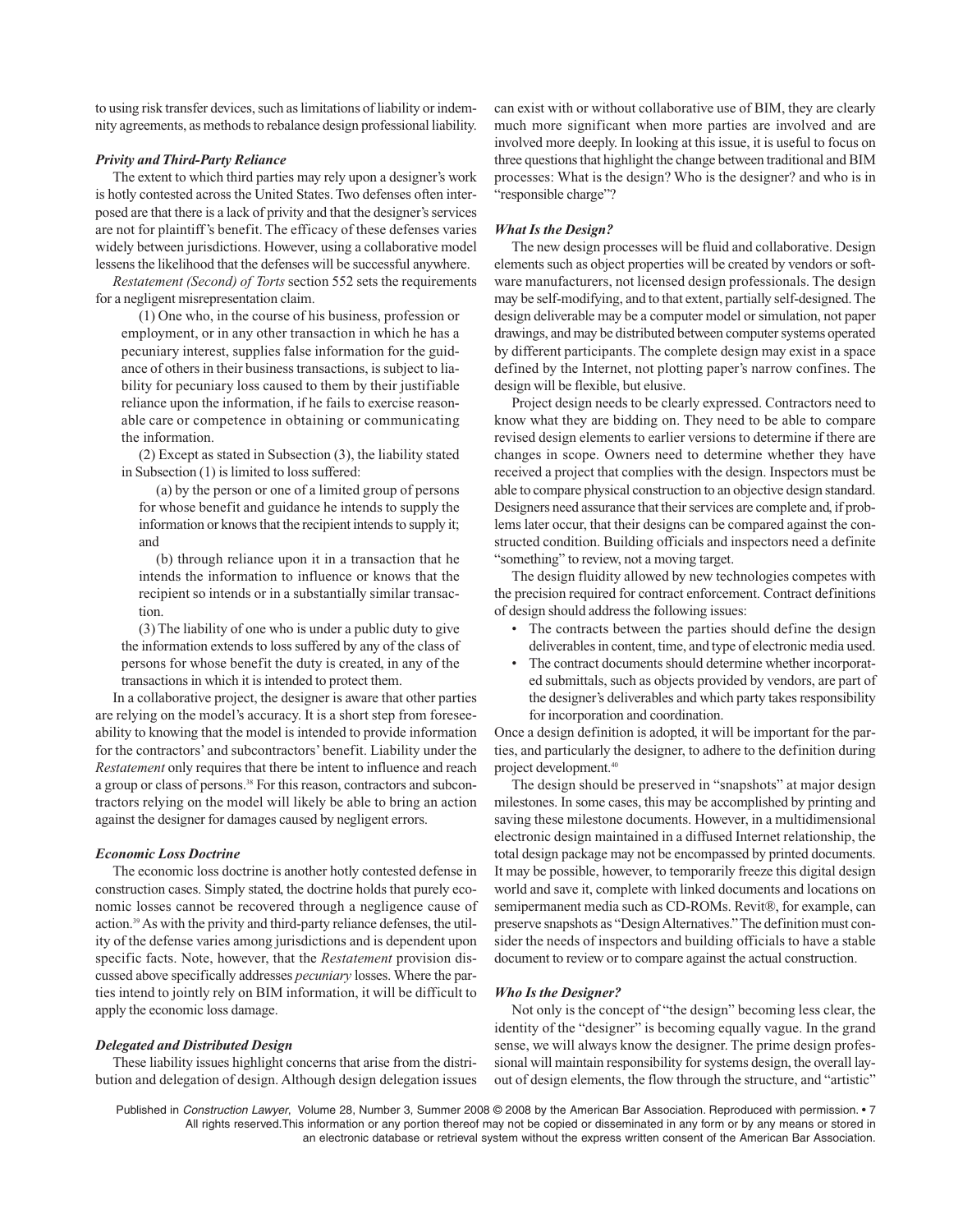building elements. Most disputes regarding design deficiencies, however, have little to do with these design elements. <sup>41</sup> Instead, they arise from deficiencies in details, inadequate coordination, deviations in submittals, excessive changes, and failure to meet budgetary or functional program requirements.

In a collaborative setting, the design details that create disputes may well be provided by subcontractors or vendors through submittals or object specifications.To this extent, those subcontractors and vendors become the "designer." The distribution and "hiding" of the design process raise several significant questions:

- How will the contributions of various "designers" be unwound to determine responsibility?
- Will parties accessing the shared model be able to legally rely upon the contributions of others? Is privity an issue?
- If the software can communicate between objects and cause them to adjust their properties, does the software become a "designer" as well?
- Do the standards committees that develop interoperability protocols and object specifications become project "designers"?
- What are the responsibilities of these secondary "designers"?
- To what extent can the design professional rely upon the products of these "designers"?
- If these "designers" do have responsibility, do they have insurance for design risks? Do we need new insurance products better tailored to collaborative projects?

In the immediate future, owners and building officials will look to the architect and engineers of record as the project's designers. But, in a practical sense, these parties cannot check and be responsible for the work of the many "designers" distributed throughout a collaborative design process. Just as tomorrow's designs will be distributed, so should design responsibility. In developing contract documents, careful thought should be given to integrating appropriate limitations of liability and waivers.

# *Who Is in Responsible Charge?*

The professional registration statutes generally require that a licensed professional be in "responsible charge" of all work performed by a design firm. This work must either be performed or supervised by the responsible professional. The contract documents are sealed by the responsible professional to signify compliance with this requirement and acceptance of this responsibility. If design responsibility is distributed, however, isthis even possible? How can a professional supervise design contributions by firms that are not under the professional's control? How can a design professional supervise changes to structural detailing that are performed by the software itself? In the short run, building officials are likely to accept sealed drawings without considering what portion of the content has been created under the responsible charge of the signing professional. But, in the long run, the professional registration statutes must be modified to reflect the actual practices, and realities, of digital design.

## *Intellectual Property*

Given that the intelligent model is an inherently collaborative work, to what extent can anyone claim ownership of the intellectual property? In select instances, the designer's intellectual property rights have been used to preserve the integrity of the design itself.

More commonly, the intellectual property rights are used to enforce payment obligations or to prevent reusing the design without compensation. Because the client will ordinarily have access to the model as it is being developed, care must be taken to ensure that the intellectual property rights are not lost because of the open and collaborative nature of model development.

The model also may contain confidential or trade secret information. For example, a model for a manufacturing plant may disclose what a company is planning to build and the processes it will use. If information is broadly circulated in a collaborative team, how will this information be protected legally and practically?

# **Spearin***Warranties*

In 1918, the U.S. Supreme Court introduced the *Spearin* doctrine, which allocated liability for defects that occurred during the construction process.<sup>42</sup> The *Spearin* court found that "the one who provides the plans and specification for a construction project warrants that those plans and specifications are free from defect."43 A contractor that adheres to the project's design specifications cannot be held liable for defects arising from the specifications, and can sue for financial costs accrued for fixing the defected condition. <sup>44</sup> Thus, in the design-bidbuild process, an implied warranty exists when the contractor is required to use a precise, detailed method in executing the contract.

The *Spearin* doctrine has had mixed results where the contractor has participated in preparing the design or the specifications. When contracts combine design and performance specifications, the courts still have allowed contractors to use an implied warranty theory if design specifications authored by someone else "are defective to the degree that adherence to them results in an article that fails to satisfy a stated performance specification."45 However, in cases where the contractor could apprehend the potential for defect, the courts have found that the contractor assumed the risk of defect, and that no implied warranty exists. 46

Where the contractor contributed pertinent information in designing a project, an implied warranty may not exist. <sup>47</sup> In *Austin Co. v. United States*, a contractor entered into a contract to design, manufacture, test, and deliver an innovative, novel digital data recording system. 48The contract already contained some detailed specifications as to the method of constructing the system, but the contractor determined that the contract would be impossible to perform using those specifications. <sup>49</sup> The contractor modified the design, but still was unable to successfully execute the contract. <sup>50</sup> The court denied the contractor the defense of impossibility, finding that because the contractor had integrated his own design into that of the original contract, he warranted his ability to successfully perform those substituted specifications. 51

Although no cases currently exist that specifically discuss how *Spearin* warranties are affected by BIM collaboration, it seems clear from analogous cases that extensive contractor and subcontractor involvement may sharply curtail implied warranties.

## *Insurance*

If BIM is used solely to prepare better contract documents, there are few insurance concerns. However, as a collaborative framework, it does create possible issues.

Many professional liability policies have exclusions for "means and methods" and for joint venture liability. The "means and meth-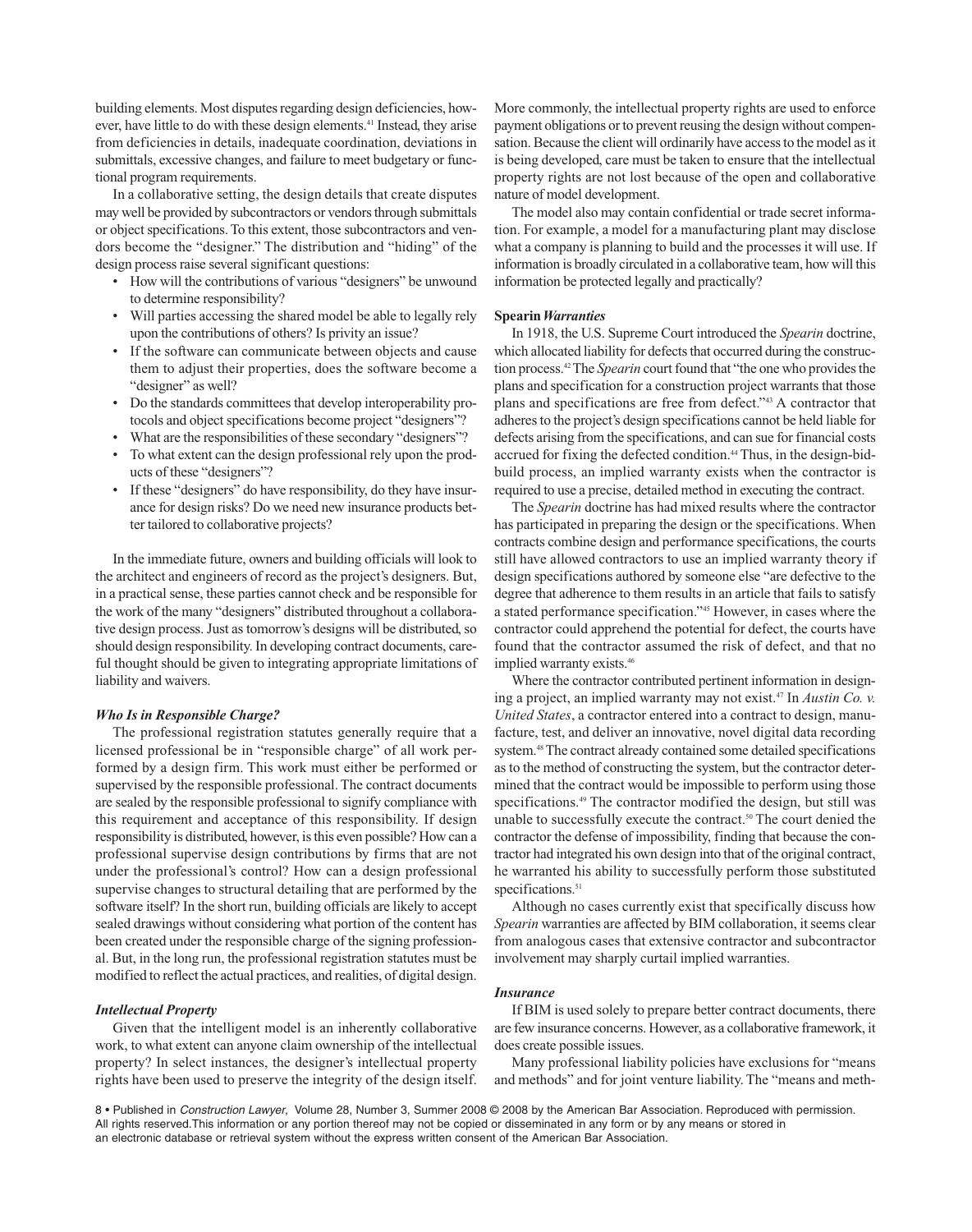ods" exclusions are designed to eliminate coverage for construction activities. In a collaborative setting, the designers may assist in developing sequences and construction procedures that at least skirt this exclusion. Sharing risk and reward, a hallmark of integrated project delivery, is also a joint venture characteristic and may lead insurers to deny or limit liability if joint venture liability is alleged.

Contractors also face insurance issues. Most standard commercial general liability policies exclude professional services and do not cover pure economic losses. As contractors become more deeply embedded in the design process, they must consider whether they should obtain contractor's professional liability coverage.Contractors also must recognize that their standard coverage provides little protection from economic claims based on their negligence.

Hosting data can create additional insurance issues. Essentially, data loss more closely relates to valuable papers coverage than traditional construction coverage. Moreover, if the parties are developing custom software for others' use, there are product risks involved that may not be covered by their customary policies.The insurance industry is aware of these issues and may see a market in providing coverage for collaborative projects. But currently, the parties must work with their brokers to ensure that the tasks they are undertaking on today's projects are adequately covered by their policies.

# **Technical Issues**

## *Standards and Interoperability*

In its purest form, a BIM project would use a single data model for all purposes. Each participant would access the model, adding content that could be accessed immediately by all others. Exploration, analysis, and evaluation would take place within the model with information being exported as contract drawings, fabrication drawings, bills of materials, or other information. Still, there are several reasons why this goal is only partially realized.

Not every participant uses the same software, and not all software is appropriate for all projects or tasks. Designing a software framework that can handle any conceivable project is a daunting task and can result in an overly complex program.In many instances, modeling software was developed to address issues affecting specific trades, such as piping, ductwork, or structural detailing. Not surprisingly, software developed for a specific purpose has advantages when used for that specific purpose. Thus, there often are multiple models existing on a single project that are optimized to a specific task. In a recent project in San Francisco, the subcontractor responsible for a complex structural steel sunscreen used the designer's 3D model to establish design intent and provide baseline data, but entered the information into a second model to generate shop and fabrication drawings.<sup>52</sup> While the preference to use familiar software is understandable, using multiple models undermines the efficacy of the BIM process.

There are three current approaches to the multiple-model problem. First, BIM models are becoming more powerful and capable of handling larger portions of the project. Additional software modules can be added to frameworks to customize the framework for specific uses. Second, standards can be adopted to provide common definitions for the software emulating specific construction elements and systems. The International Alliance for Interoperability (IAI) <sup>53</sup> has developed, and is continuing to develop, standardized descriptions through the Industry Foundation Classes (IFC) and IFC/xml common model. 54 Many of the primary BIM software packages are IFC compatible.

Under the IAI vision, information in any compatible program can be saved as an .ifc file and then opened and edited in another compatible program. Information is universal with specific tools being used to manipulate the common information. The third approach, used by Autodesk's® Revit®, seeks to capitalize on the advantages of "purpose built" modeling systems and lessen the difficulties caused by multiple models by using adjacent models constructed on a common framework that are separate, but closely linked. In addition to IFC compatibility, BIM software often is designed to interact with related software, such as structural or energy analysis programs. Although this approach is very effective if a common engine is used, it can be problematic when merging models built on engines from different software houses.

From the participants' viewpoint, the plurality of solutions makes it more difficult to develop a BIM project. Although all of the solutions may work, as long as participants are committed to different systems, integration will be challenging.

#### *Archiving*

Archiving also raises technical and practical issues.Although it is possible to save the model onto electronic media, this does not guarantee that the saved model will be usable. Properly prepared paper has an archival life of 100 years and, if carefully preserved, can last longer. We have limited experience with the long-term reliability of digital systems. We are aware that most magnetic media have limited lifespans. CDs and DVDs can last considerably longer, but that may be irrelevant. When the author began practicing law in 1979, word processing departments used eight-inch floppies and magcards. It would be hard to find any hardware that could read these formats, let alone run the software necessary to access and read the Displaywrite files.As succinctly stated by one commentator, "the truth is that our digital storage media have a shorter lifespan than an old man with a good memory."55

Technology obsolescence issues led The Rosetta Project to micro-etch *analog* information onto nickel disks rather than entrust the world's languages to the fickleness of digital technologies. <sup>56</sup> If data are archived on currently popular media, with currently popular software, it may be difficult or impossible to restore or view the data when needed. How long do we need to maintain models and how should this be accomplished?

## **Integrated Project Delivery:TheWay Forward**

Building information modeling does not require a collaborative process. Designers can use the existing software to prepare traditional plans and specifications without providing the digital model to the contractor, its subcontractors and suppliers, or even to the owner itself. Contractors can create models for estimating, fabricating, or construction simulation without eversharing the information. However, doing so wastes the power of building information modeling as a collaborative framework and discards the cost and quality advantages of single entry, multiple uses. This interrelationship between BIM and integrated project delivery was reflected in the AIA/AIACC *Guide*:

## **A Note on Building Information Modeling**

It is understood that integrated project delivery and building information modeling (BIM) are different concepts—the first is a process and the second a tool. Certainly integrated projects are done without BIM and BIM is used in non-integrated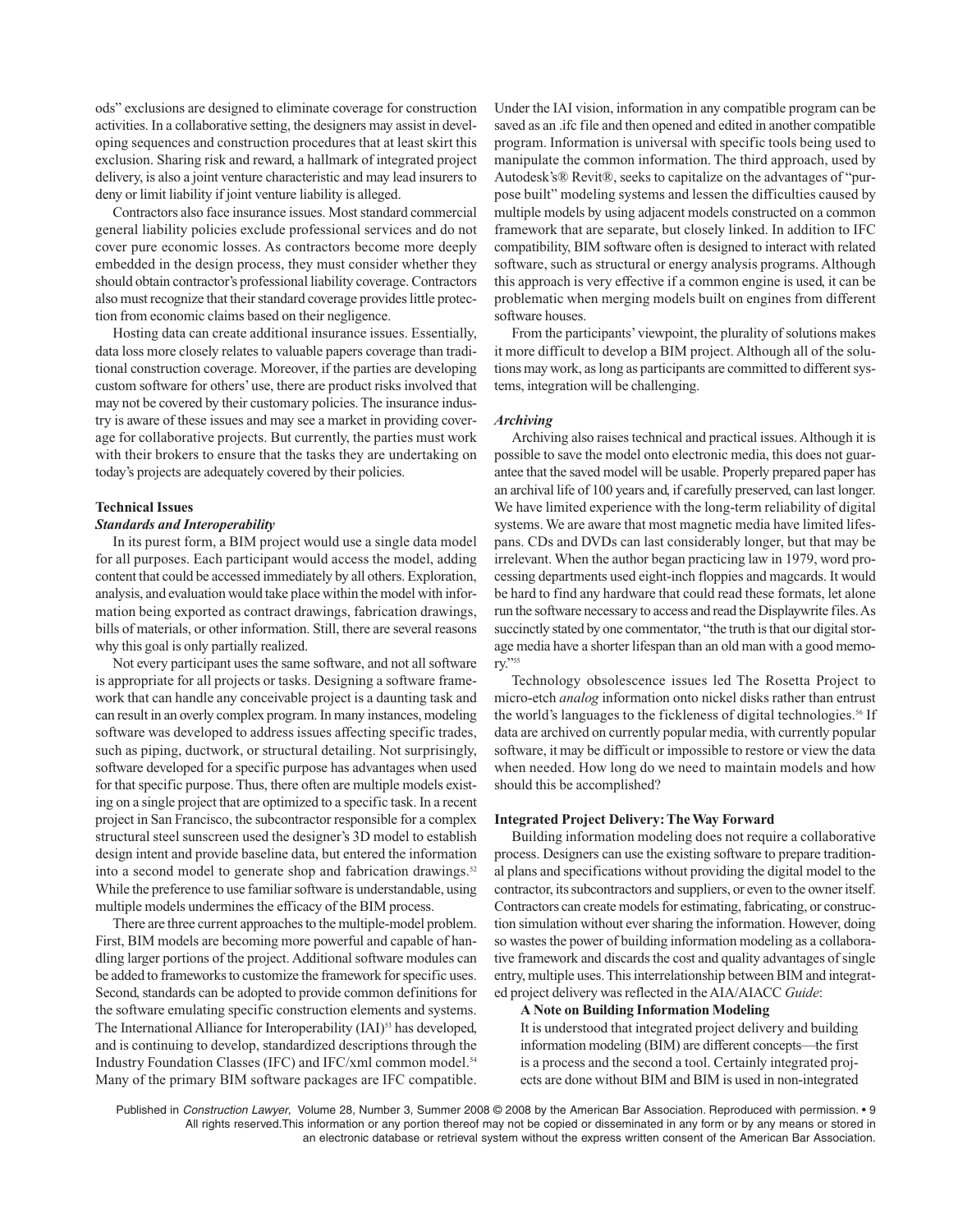processes. However, the full potential benefits of both IPD and BIM are achieved only when they are used together.Thus, the IPD phase descriptions included here assume the use of BIM.<sup>57</sup>

Moreover, an insular approach ignores current best practices favoring integrated project delivery with building information modeling at its core.To use BIM effectively, one must understand the trend to collaborative processes.

# *CURTWhite Papers*

The construction industry has long been plagued by fragmented and fractious project delivery processes. Competitive low-bid procurement, guaranteed maximum price, and similar contract structures have fostered an individualistic, zero-sum approach to construction. These processes, in conjunction with other influences, have resulted in declining productivity. CURT, the Construction Users Roundtable, has concluded that wholesale industry change is necessary to achieve successful projects.<sup>58</sup>

In response to these productivity concerns, the Construction Users Roundtable issued a 2004 report implementing a CURT policy favoring integrated project delivery methodologies. <sup>59</sup> The report proposed four elements of a new policy framework.

**Owner Leadership:** Owners, as the integrating influence in the building process, must engage in and demand that collaborative teams openly share information and use appropriate technology. CURT should establish policy and procedures to implement change in the AEC industry and encourage other building owner organizations to join the effort.

**Integrated Project Structure:**The building process cannot be optimized without full collaboration among all members of the design/build/own project.CURT and other owner organizations should establish policies that support such collaboration.

**Open Information Sharing:** Project collaboration must be characterized by open, timely, and reliable information sharing. CURT should advocate the establishment of procedures and protocols to achieve this end.

**VirtualBuilding Models:** Effectively designed and deployed information technology will support full collaboration and information sharing and will lead to more effective design/build/manage process. CURT should endorse establishing technology-based lifecyclesthat optimize the creation, interaction, and transport of digital information throughout the building process.

CURT's vision of an integrated project built around virtual building information models was sharpened in a later report on implementing the optimized building process.

#### **Technology/Building Information Modeling**

Desire for re-use of project information beyond the building design created by architects and engineers will drive market adoption of building information models. Standards will be established for how building information models are developed with regard to content and modeling methods to produce information supporting downstream BIM automation services that are aligned with the owner's business objectives. Ultimately, for BIM to succeed, owners must acknowledge that all risk comes from them and ultimately returns to them.

design and construction teams to use the latest technologies. Including these requirements in requests for proposals is one simple step that owners can start using. Further, the owner should use the technology as well.

Owners should support industry initiatives to create standards where they are needed. Owners should also increase their awareness of the technology tools their consultants and contractors are using on their projects. Owners must recognize that the choice of technology solutions will affect their projects, not just during the development phase, but also after the project is completed and operating.<sup>60</sup>

## **Information Sharing**

An essential element woven throughout the vision of transformation to an optimized model is the ability for all parties to communicate freely. Current practices of silence for fear of liability must be eliminated and a new process where decisions are made at the highest and most appropriate level of competency must be established to leverage team knowledge. . . . This issue most certainly is the greatest obstacle to transformation and the realization of the optimized project. Owners must demand this openness and transparency from the team entity of which they are a part. 61

CURT's message is quite clear. Projects should capitalize on the competencies of all project participants and should promote open communication using the best technologies available. Building information models should be at the core of the process. However, CURT does not explain how this radical transformation should occur, or how to resolve the boundary problem.

# **Industry Responses**

In June of 2007, the American Institute of Architects California Counsel issued Integrated Project Delivery: A Working Definition.<sup>62</sup> This document sets forth the fundamental assumptions and framework for a fully integrated project. Summarized in the graphic<sup>63</sup> below, it defines a highly collaborative process where all key participants are involved throughout the project lifecycle and contribute on a "best person" and "best for project basis." These concepts were further elaborated in the jointAIA/AIACC *Integrated Project Delivery:A Guide*<sup>64</sup> and have now been embodied in form integrated project agreements using Single Purpose Entity<sup>65</sup> and Owner-Architect<sup>66</sup>/Owner-Contractor <sup>67</sup> approaches.

The Associated General Contractors and others have recently released their ConsensusDocs Series 300 integrated project delivery agreement, which is based on the earlier Lean Construction Institute agreement. <sup>68</sup> It is a collaborative, multiparty agreement (owner/ contractor/architect).

#### **Contractual Frameworks for BIM**

Many of the legal issues related to collaboration are caused by duties and obligations that transcend boundaries. When assessing contractual frameworks, it is useful to compare how they address (or ignore) boundary issues.

## *Status Quo*

Building information modeling will be used regardless of business models. As stated to the author by a partner in a major international

Owners must set the tone for the project by requiring their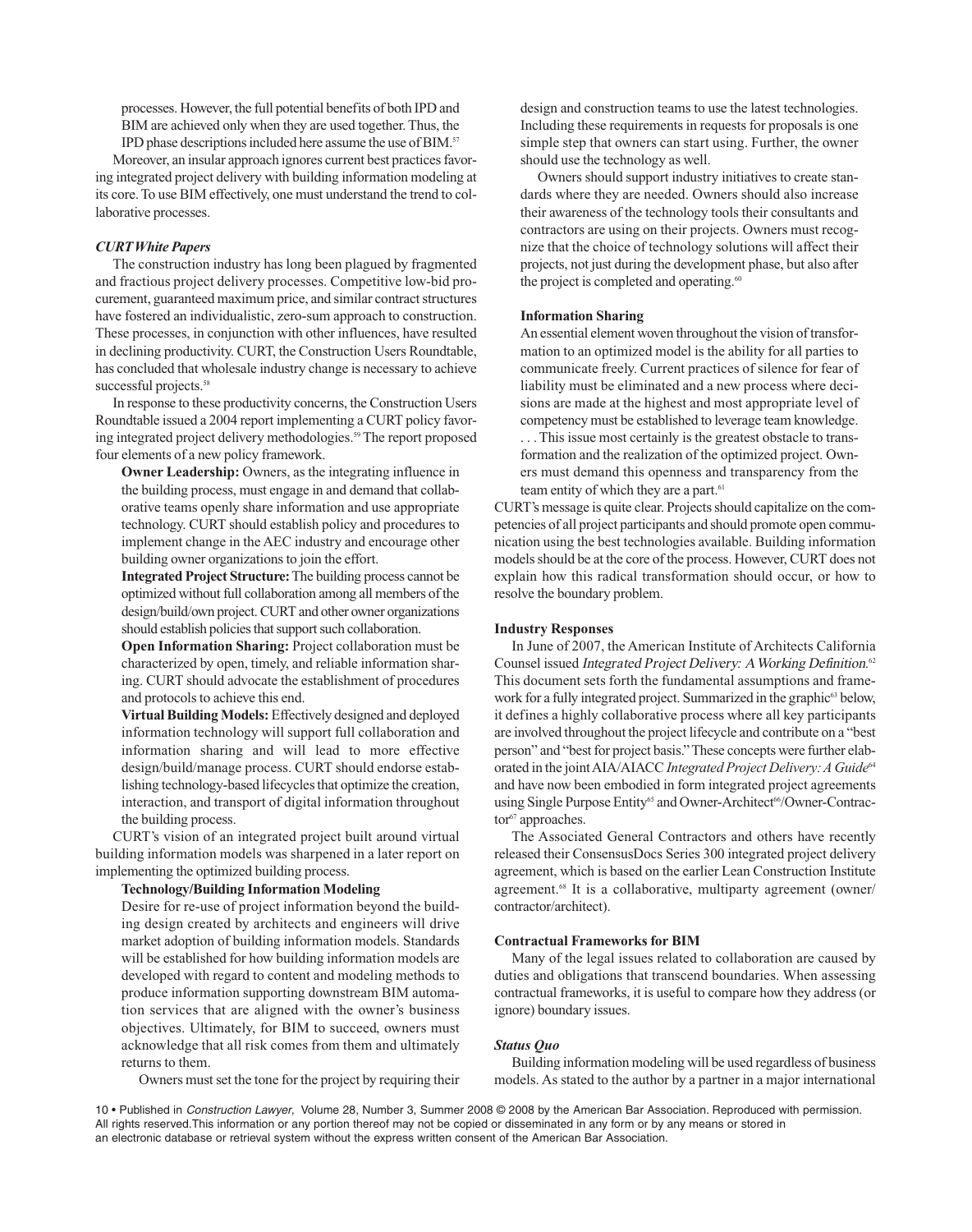architectural firm: "We are using it. We will use it. Owners should just demand it."BIM can overcome the liability concerns and, in the hands of experienced users, reduces risk even if responsibility increases. If BIM reduces drawing errors and miscommunications between the parties, the frequency and severity of loss will be lessened even if the pool of potential relying parties is expanded. <sup>69</sup> However, little is done to address boundaries because they are simply ignored.

## *Design/Build*

Design/build solves the boundary problem by increasing the boundary's perimeter until it absorbs the key participants. Thus, information sharing and reliance issues are resolved by joining the provider to the relying party. For this strategy to be fully effective, the key participants must be identified and included in the design/build team. This is automatically accomplished if the designers are employed by the design/

build firm. It is more challenging if the designers or key systems providers are subcontractors to the design/build firm. In this instance, the additional parties can become part of the "virtual" design/build team if their liability is limited and their compensation, at least in part, is performance based.

## *Single Purpose Entities*

Single purpose entities (SPE) also solve the boundary problem by bringing all parties within the boundary.The SPE is a limited liability enterprise (corporation, LLC, LLP, etc.) created to design, construct, and possibly own and operate a facility.The key participants sponsor the SPE and achieve gain by optimizing the SPE's success. The SPE contracts with the sponsors for the services required to construct the facility, with the specifics of scope, responsibility, and liability determined on a project-specific basis. The parties within the boundary must release each other from most potential liabilities or agree that any "in boundary" claims will be paid only by project insurance.

Single purpose entities are common in off-balance-sheet assetfinanced projects (project finance). Under a classic project finance structure, nonrecourse loans are used to design and construct a revenue-generating asset that is owned by the SPE. The asset, and any guaranteed income streams, secures the loans.As might be expected, there also are many variations with limited recourse, limited sponsor guarantees, and similar features. However, the fundamental economic principle of the SPE is that the sponsor's return is based on creating value in it.

Unfortunately, SPEs burden the project with the additional costs of creating the SPE and managing its operations, precluding SPEs for smaller projects. Research on project finance shows that most projects exceed \$100 million and a significant percentage exceed \$500 million. <sup>70</sup> Furthermore, because the created value may be locked into the SPE for some time, the structure may not meet the parties'liquidity requirements.

# *Interlocking RiskAllocation*

Interlocking risk allocations leave boundaries in place but lessen their importance. Under this approach, the key participants jointly negotiate specific limitations to their individual liabilities using releases, indemnifications, and limitations of liability.The interlocking risk allocations lessen the liability fears that accompany free flow of information.

Interlocking risk allocation has three potential drawbacks. First, there is a risk that the provisions will be inadequately drafted or incomplete. Second, some jurisdictions have restrictions on liability limitations or indemnification that could undermine this approach. Finally, although the risk allocations lessen disincentives, they do not create any additional incentive to collaborate. To enhance their success, interlocking allocation should be balanced by performance incentives.

## *Relation-Based Contracting (NEC3, Lean Construction)*

The New Engineering Contract (NEC3) is a contract system currently used in the United Kingdom that is based on a collaborative management approach.<sup>71</sup> The guiding principles of NEC3 are:

- The two principles on which the ECC [Engineering and Construction Contract] are based and which impact upon the objective of stimulating good management are:
	- o foresight applied collaboratively mitigates problems and shrinks risk, and
	- o clear division of function and responsibility helps accountability and motivates people to play their part.

A secondary but important theme is that people will be motivated to play their part in collaborative management if it is in their commercial and professional interest to do so. Reliance need not be placed upon exhortation, either within the contract or outside it. 72

Lean Construction seeks to apply the Toyota management principles to the construction industry.<sup>73</sup> This includes recasting Toyota's just-intime project delivery methodology into the concept of Last Planner, where project management becomes a workflow conversation from one precedent activity to the next. The Lean Construction approach has been applied in the Sutter Health system, where it was distilled into Five Big Ideas. 74

- o Collaborate; really collaborate, throughout design, planning, and execution;
- o Increase relatedness among all project participants;
- o Projects are networks of commitments;
- o Optimize the projects not the pieces; and
- o Tightly couple action with learning.

Relational contracting is based on early and deep collaboration between all members of the design and construction process. Although BIM is not required to accomplish these ends, it supports relational contracting at a fundamental level. However, neither of these approaches directly addresses the liabilities inherent with increased collaboration.They assume that more collaboration results in less risk, therefore less loss.

## *Alliancing*

The alliance approach to contracting has been successfully used for oil exploration, the delivery of infrastructure, and at least one significant structure.<sup>75</sup> A recent definition of alliancing is:

A project alliance is a commercial/legal framework between a department, agency or government-backed enterprise (GBE) as "owner-participant" and one or more private sector parties as "service provider" or "non-owner participants" (NOPs) for delivery of one or more capital works projects, characterized by: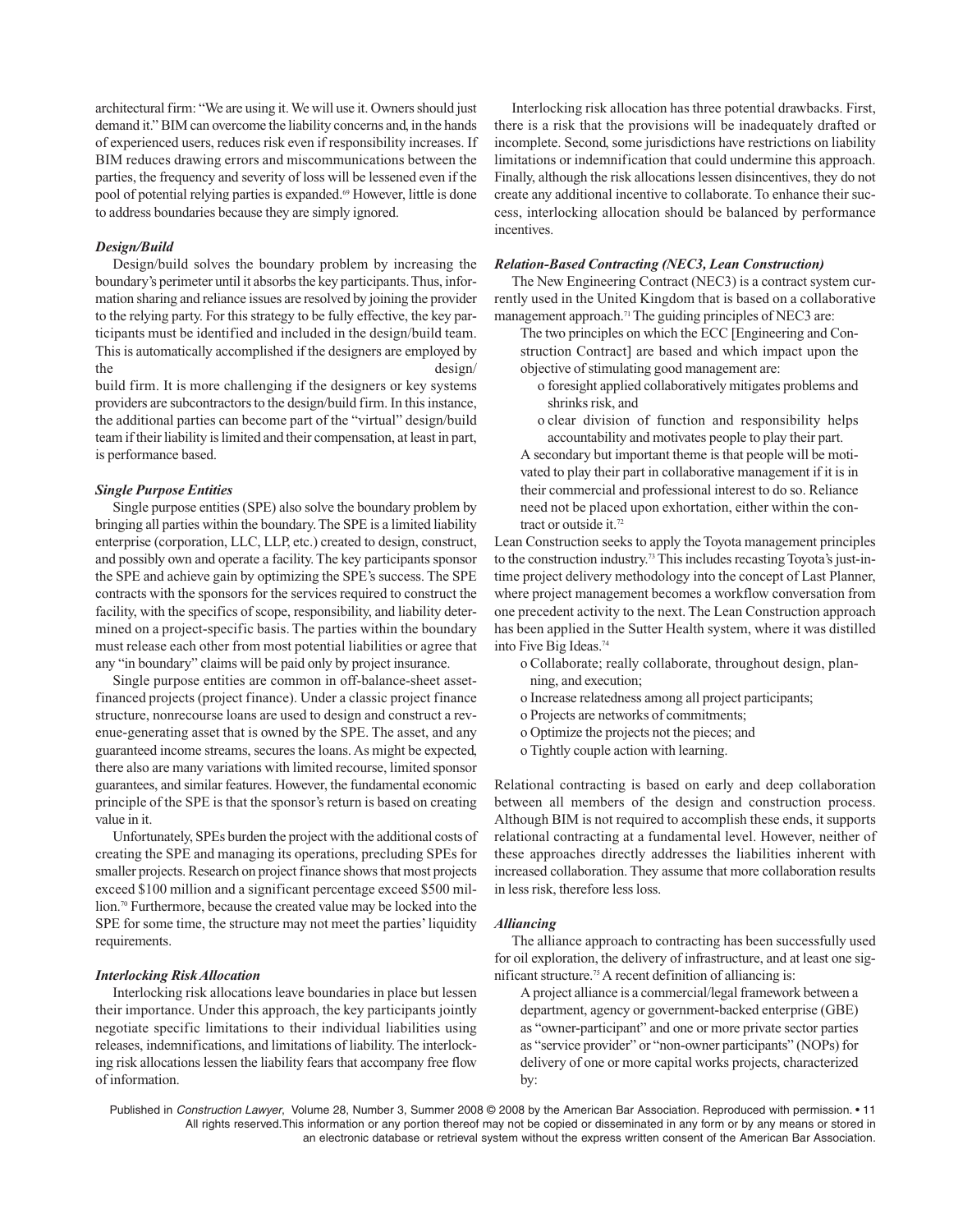o collective sharing of (nearly) all project risks;

- o no fault, no blame and no dispute between the alliance participants(except in very limited cases of default);
- o payment of NOPs for their services under a "3-limb" compensation model comprising:
	- reimbursement of NOPs'project costs on 100 per cent open book basis;
	- a fee to cover corporate overheads and normal profit; and
	- a gainshare/painshare regime where the rewards of outstanding performance and the pain of poor performance are shared equitably among all alliance participants;
- o unanimous principle-based decision-making on all key project issues; and
- o an integrated project team selected on the basis of best person for each position. 76

Initially developed for risky projects, <sup>77</sup> alliancing has attributes that are attractive in a broader setting.Three alliancing features work particularly well with building information modeling.

First, in an alliance, the parties agree that they will not sue each other, except for willful default. Sharing information cannot lead to liability. The liability concerns that impede BIM adoption do not apply in an alliance project.

Second, because a portion of compensation is tied to a successful outcome, there is an incentive to collaborate. In this context, BIM is an ideal platform for interactively sharing information, ideas, and solutions.

During early project development, the parties develop a target cost estimate that is used to calculate a target outturn cost (TOC). The amount of each party's compensation depends on whether the actual outturn cost (AOC) matches, exceeds, or is less than the TOC. In all cases, the nonowner participants are guaranteed their direct project costs plus project-specific overhead. Thus, if the AOC exceeds the TOC, the nonowner participants forfeit any profit or company overhead (painshare). If the AOC equals the TOC, the nonowner participants also receive their corporate overhead and "usual" profit. If the AOC is less than theTOC, then the nonowner participants also receive a portion of the difference (gainshare). Thus, there is a positive incentive for nonowner participants to assist each other. Contractors and vendors will want to participate in the design processto root out any source of error and suggest better, alternative methods of construction. Similarly, designers have an incentive to provide the model to contractors to allow accurate take-offs and construction simulations because they will increase project efficiency, as a whole. When compensation is tied to success, decisions are made on a "best for project" basis. Similarly, if issues arise during project execution, it will be in everyone's best interest to seek the optimal solution for the project.

Finally, under a "best person" philosophy, design can be delegated through the model, or by using interacting models, to the person, whether designer, subcontractor, fabricator, or supplier, with the greatest knowledge and skill.

These attributes are tailor-made for BIM. By limiting liability and tying compensation to firm success, alliancing makes boundaries irrelevant. BIM is also tailor-made for alliancing. Because it is fundamentally collaborative, BIM provides a structure for "best for project" decision making.

# **The Promise of BIM**

Building information modeling promises exponential improvements in construction quality and efficiency. But current business and contract models do not encourage its use and actively inhibit the collaboration at its core. To bring BIM into the mainstream, we need to recraft business models and contract relationships to reward "best for project" decision making and to equitably allocate responsibility among all construction participants.

## **Endnotes**

1.For example, the General ServicesAdministration, the U.S.ArmyCorps of Engineers, and the U.S. Coast Guard all have BIM requirements.

2. During the last six months, the author has been involved in developing project documents for six hospitals and several major tenant improvement projects.All of these projects are being implemented in BIM.

3. Brian Gilligan & John Kunz, *VDC Use in 2007: Significant Value, Dramatic Growth, and Apparent Business Opportunity*, Center for Integrated Facility Engineering, Report TR171 (2007).

4. Autodesk press releases in 2006 and 2007 reported 100,000 Revit seats sold through June 8, 2006, and over 200,000 seats sold through May 4, 2007.

5. *Interoperability in the Construction Industry*, McGraw Hill SmartMarket Report (2007), at 11.

6.Computationally and numerically controlled—a manufacturing process where the fabrication of components is done by machines responding to computer directives, not human operation. Modern machining is often CNC because of its accuracy and repeatability. It also allows creation of complex and curved shapes that would be very difficult to duplicate with manually controlled tools.

7. An example is the Camera Obscura, Phase II at Mitchell Park by SHoP Architects.The structure was CNC manufactured from the design model and then "installed" by the contractor. The "installers" did not use plans; rather, they had instructions, much as might be in a kit, explaining where parts went and how to connect them. www.shoparc.com.

8. The National Institute of Building Science is currently developing a National Building Information Modeling Standard (www.nibs.org/newstory1.html), and the International Alliance for Interoperability (www.iai-international.org) has long been working on standards for data exchange between modeling software.

9. Most notably, the National Institute of Building Science's National Building Information Modeling Standard V. 1.0, www. facilityinformationcouncil.org/bim/publications.php. As this article is being written, ConsensusDocs is circulating a draft BIM specification that should be issued in 2008.

10. *See*, *e.g.*, American Institute of Architects standard documents C-106, Digital Data Licensing, and E-201, Digital Data Protocol; and theConsensus-Docs Document 200.2, Electronic Communications Protocol Addendum.

11. AGC is promoting the use of building information modeling and has published *A Contractor's Guide to Building Information Modeling, Edition One*, which is intended to show contractors "how to get started" with BIM. AIA's Technology and Practice Committee has long supported the use of digital design tools and building information modeling. In April of 2007, AIA introduced its digital practice documents C106 2007, Digital Data Licensing Agreement, and E201 2007, Digital Data Protocol Exhibit.

12. National Institute of Building Sciences is responsible for the National Building Information Modeling Standard (NBIMS).

13. www.nibs.org/newsstory1.html.

14. Terminology varies between software platforms. However, there are at least three types of objects in any program. Class objects have properties appropriate to everything in that family. Walls, for example, are a family. Subclasses are specific types in a family, for example, an eight-foot masonry wall. Subclassesinherit the attributes of their family and add attributes appropriate

<sup>12 •</sup> Published in Construction Lawyer, Volume 28, Number 3, Summer 2008 © 2008 by the American Bar Association. Reproduced with permission. All rights reserved.This information or any portion thereof may not be copied or disseminated in any form or by any means or stored in an electronic database or retrieval system without the express written consent of the American Bar Association.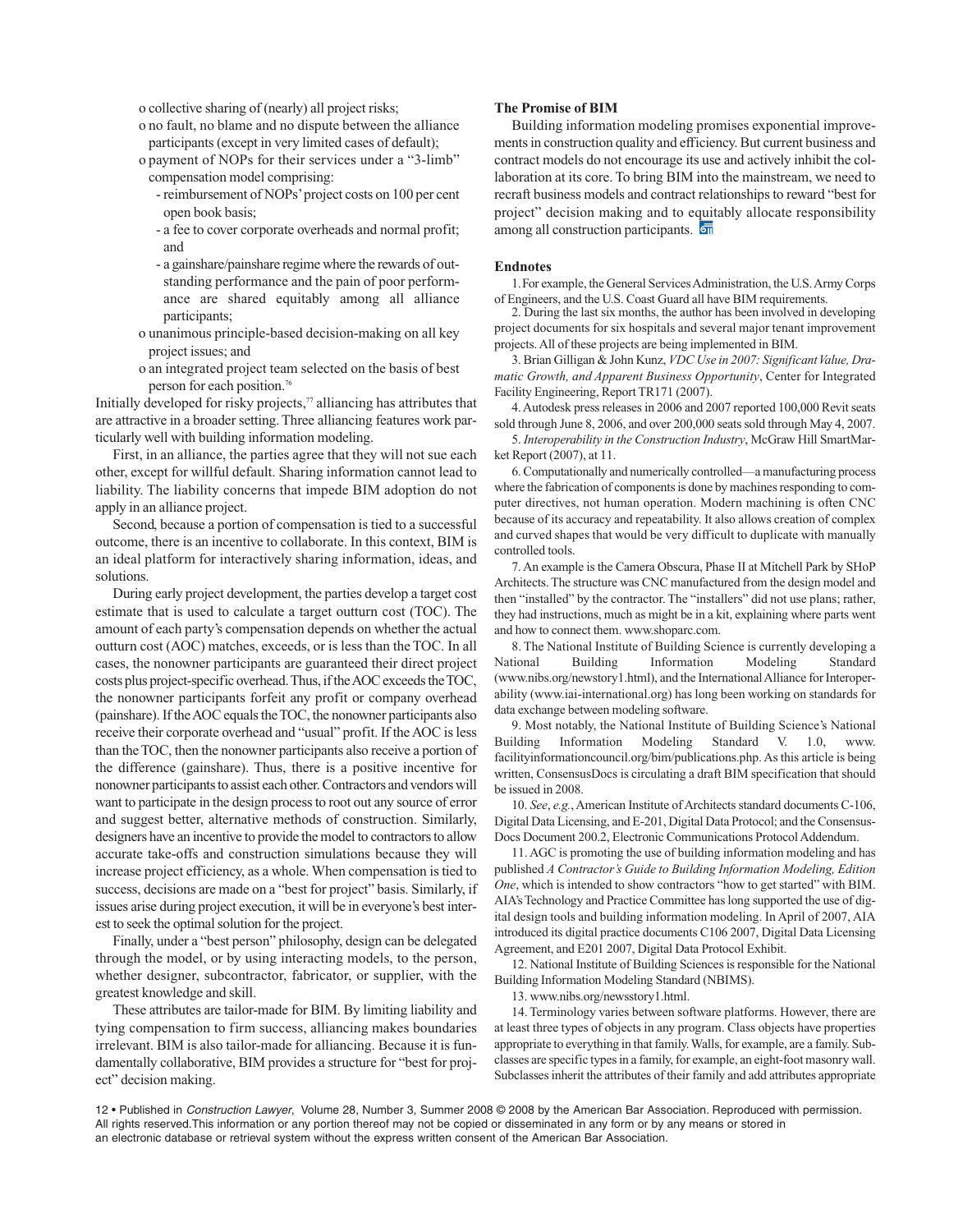to the subclass. Classes and subclasses are essentially descriptions, not the object itself. Instances are the individual examples of a subclassin the design. This hierarchy makes it possible for designers to quickly create new component types by subclassing an existing component type, adding or modifying attributes, and then creating as many instances of the newly designed component as desired.

15.In discussion with the author, design firms with significantBIM experience have reported a 50 percent reduction in time to produce drawings as compared to conventional 2D CAD drawings.

16. NavisWorks® was used to model LucasFilm's DigitalArts Center and identified several significant conflicts before construction commenced and was used to check field construction, again identifying mislocated elements and penetrations.

17. L. Khemlani, *Autodesk Revit: Implementation in Practice*, ARCWIZ, 2004.

18. Supporting graphic creativity is already being addressed by the primary software houses. For example,Autodesk'sArchitectural Desktop® and Google's Sketch Up®.

19. Building Information Modeling for Sustainable Design, Autodesk® 2005.

20. Mieczyslaw Boryslawski, *Building Owners Driving BIM: The "Letterman DigitalArts Center" Story,* AECBYTES, Sept. 30, 2006.

21. Design-build avoids the tension between collaboration and separateness by reducing the number of principal participants. Thus, many of the commercial and legal issues related to implementing BIM are obviated in the design-build project delivery system or its variants. However, design-build is not appropriate on all projects and is not permitted on others, such as some public agency projects.And in any event, design-build does not address all of the issues relating to implementing BIM processes.

22. Intelligent Building Models and Downstream Use, Comments of the Technology in Architectural Practice Advisory Group submitted for the 2007 revisions to AIA Documents B141 and A201, AIA 2005.

23.AIA Document B141-1997, § 1.3.2.4.

24.AIA Document C106-2007.

25.AIA Document E201-1997.

26. In contrast, the documents published by the Engineers Joint Contract Documents Committee (EJCDC) take a very conservative approach toward electronic information. They disallow any reliance on the electronic information and place the risk of errors and discrepancies on the receiving party. This approach may be appropriate to the transfer of CAD files, but is totally inconsistent with a collaborative (BIM) approach. *See* EJCDC C-700, § 3.06.

27. AIA Document A201-1997, § 1.6.1.

28. The California Council of the AIA is working on recommendations for Integrated Project Delivery that may include recommendations for a fully integrated BIM project, but although some contract language may be included in the recommendations, a complete contract set is unlikely.The National Institute of Building Sciences is developing BIM standards but is not attempting to create model contract documents.

29.AISC issomewhat further along regarding BIM contract practice, primarily because it has a narrower focus than the design professional associations.

30. 140 Wn. 2d 568; 998 P.2d 305 (2000).

31. *Id.* at 584–88.

32. 477 F.3d 1117 (9th Cir. 2007).

33. *Id.* at 1126.

34. In California, for example, architects must be in "responsible control" (CAL. BUS. & PROF. CODE § 5531.5) and engineers must be in "responsible charge" (CAL. BUS. & PROF. CODE  $\S 6703$ ). These requirements reverberated through many other statutes and regulations.

35. At least one insurer of design professionals is currently considering a "technology rider" to expand professional liability coverage to include some information technology risks.

36. *See* Zubulake v. UBS, 220 F.R.D. 212 (S.D.N.Y. 2003) (*Zubulake IV*), and Zubulake v. UBS, 229 F.R.D. 422 (S.D.N.Y. 2004) (*ZubulakeV*).

37. Although there are many notable examples, it is interesting that one of the Supreme Court's earliest construction decisions, *U.S. v. Spearin,* 248 U.S. 132 (1918), concerned where to place the boundary between the owner's responsibility and the responsibility of the contractor.

38. *See* comment h to subsection (2) of RESTATEMENT (SECOND) OFTORTS, § 552.

39. Further exposition on the economic loss rule can be found in papers published in 25:4 CONSTR. LAW. (2005) under *Taking the Measure of the Economic Loss Rule*. *See also* Andrus, Gessford & Joce, *The Economic Loss Doctrine in Construction Cases:Are the Odds for Design Professionals BetterinVegas?* J.ACCL, Winter 2008, at 53.

40. We have all experienced clients that will execute contract documents with detailed provisions governing change, notice, and dispute resolution and then ignore these provisions during contract performance. Or they will create entirely new mechanisms that deviate significantly from the systems provided in the contract. In this fashion, we must expect deviation from whatever prospective systems we and our clients develop.Technology may change, but people do not.

41. In over twenty years of representing designers, the author has only once defended a designer sued because the design was "ugly."

42. United States v. Spearin, 248 U.S. 132 (1918).

43. Kevin C. Golden & James W. Thomas, *The* Spearin *Doctrine: The False Dichotomy Between Design and Performance Specifications*, 25 PUB. CONT. L.J. 47, 48 n.2 (1995) (quoting Thomas L. Patten, *The Implied WarrantyThatAttachesto Government Furnished Design Specifications*, 31 FED. B.J. 291, 292 (1972)).

44. Hercules Inc. v. United States, 24 F.3d 188, 197 (Fed. Cir. 1994).

45.R.J.Crowley,Inc. v. United States, 1990 U.S.App. LEXIS 21618 (Fed. Cir. 1990).

46. Blake Constr. Co. v. United States, 987 F.2d 743, 746 (Fed. Cir. 1993); Austin Co. v. United States, 314 F.2d 518, 519 (Ct. Cl. 1963); T. L. James & Co. v.Traylor Bros*.*, 294 F.3d 743, 751 (5th Cir. 2002)**;** Martin K. Eby v. , 436 F. Supp. 2d at 1310.

47. *Austin Co.*, 314 F.2d at 520.

48. *Id.* at 519.

50. *Id.*

51. *Id.* at 520.

52. Federal Reserve Building, San Francisco.Articles describing the project are available on the web at www.architechmag.com/articles/ detail.aspx?contentID=5154#trades and www.aia.org/SiteObjects/files /morphosis.pdf.

53. The International Alliance for Interoperability is the organization developing worldwide standards for exchange of building modeling information. Rather than develop software-specific conduits, the IAI publishes standards for data structures that model the key attributes of building elements and systems.These data structures can then be read and manipulated by Industry Foundation Class (IFC) compliant building information modeling software. More information regarding the IAI and the IFC concepts can be obtained from www.iai-international.org. In the United States, the IAI is represented by the Facility Information Council of the National Institute of Building Sciences, which publishes the National Building Information Modeling Standard. (www.facilityinformationcouncil.org/bim/publications.php).

54.Additional information concerning the IAI and IFC foundation classes can be found at www.iai-international.org.

55. M. Wein, being quoted by NorsamTechnologies, the archival vendor forThe Rosetta Project.

56. www.rosettaproject.org/about-us/rosetta-disk/technology.

57. *Integrated Project Delivery: A Guide*, explanatory note at 20, AIA/AIACC 2007.

<sup>49.</sup> *Id.*